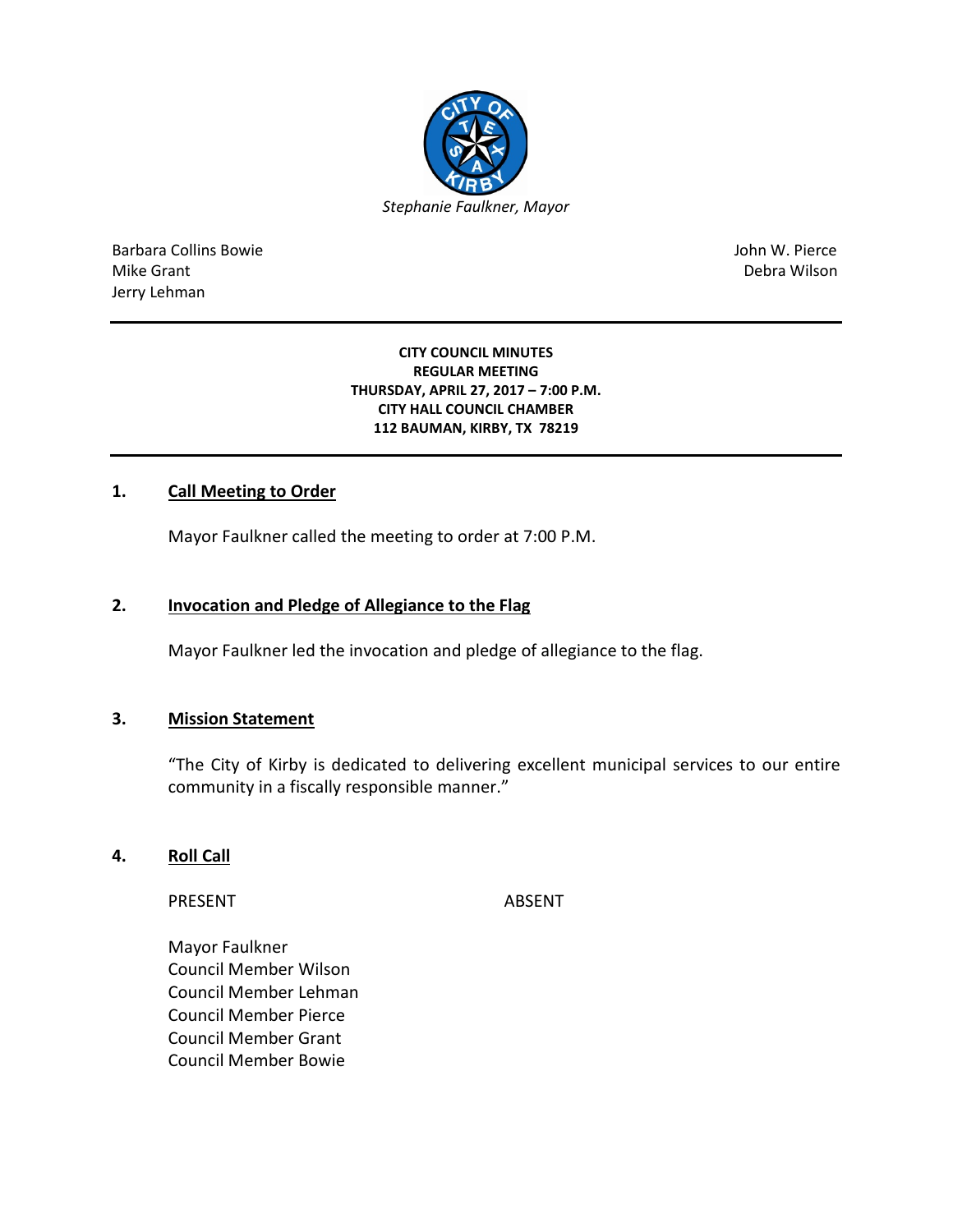### **5. Citizen Participation**

1. Willie Mae Clay – She informed Council she is concerned about the safety of pedestrians at the last bus stop on Old Seguin Road and FM 78.

2. Lisa Pierce – She asked if the Animal Control Advisory Committee Council Liaison, Council Member Grant, would place an item on the next council agenda to provide an update on the animal shelter. She commended Christine and group of citizens for bringing life to the community garden.

## **6. Consent Agenda**

# a. Regular Meeting Minutes – April 13, 2017

Council Member Lehman moved to accept the Consent Agenda; seconded by Council Member Grant. With all voting, "aye" the motion carried.

## **7. Presentations**

# a. Employee Of The Quarter

Mayor Faulkner introduced Detective James Laymon as "Employee of the Quarter."

### b. Proclamation Recognizing Salvatore Interrante

The Interrante family was not able to attend the meeting to receive the proclamation for Salvatore's achievement for successfully completing all requirements for the Gold Medal of Achievement by the Assemblies of God Royal Rangers program.

### **8. Discussion And Possible Action**

### a. Discussion And Possible Action Regarding Generators For City Facilities

City Manager Vernon requested \$4,100.00 for engineer plans for the generators be added to the water fund budget

Council Member Grant moved to accept the \$4,100.00 proposal for engineer plans for the generators for City facilities; seconded by Council Member Wilson.

With all voting, "aye" the motion carried with a 6-0 vote.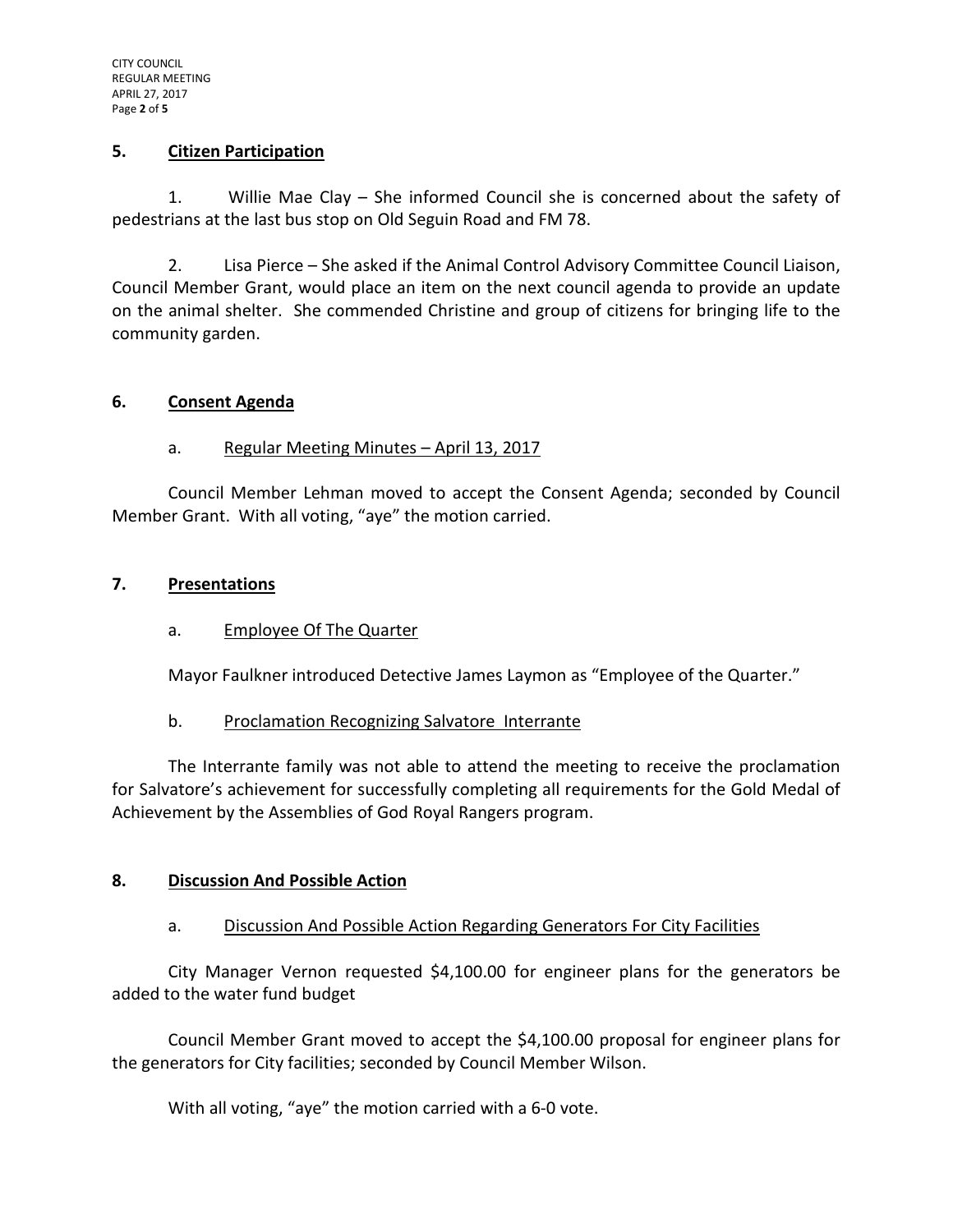b. Discussion And Possible Action To Consider Ordinance No. O-2017-815 Amending the 2016-2017 Municipal Budget Of The City Of Kirby. This Is The First Reading.

Tina Ynfante, Finance Director, identified the changes to the proposed amended budget.

Council Member Grant moved to accept Ordinance No. O-2017-815 amending the 2016- 2017 Municipal Budget of the City of Kirby; seconded by Council Member Bowie.

With all voting, "aye" the motion carried with a 6-0 vote.

c. Discussion And Possible Action To Dispense With The Second Reading Of Ordinance No. O-2017-815 So That Ordinance No. O-2017-815 Becomes Effective Immediately

Council Member Grant moved to dispense with the second reading of Ordinance No. O-2017-815 so that Ordinance No. O-2017-815 becomes effective immediately; seconded by Council Member Lehman.

With all voting, "aye" the motion carried with a 6-0 vote.

d. Discussion And Possible Action To Establish Rules And Guidelines To Participate In The Community Garden Program

Council Member Grant moved to accept the established rules and guidelines to participate in the Community Garden program; seconded by Council Member Wilson.

With all voting, "aye" the motion carried with a 6-0 vote.

e. Discussion And Possible Action Regarding Lowering The Speed Limit On Old Seguin Road

Council Member Pierce said when the speed limit was lowered on Ackerman Road to 30 M.P.H., someone brought to his attention that the speed limit should be lowered along Old Seguin Road for safety issues.

Council Member Bowie moved to lower the speed limit along Old Seguin Road to 30 M.P.H.; seconded by Council Member Grant.

With all voting, "aye" the motion carried with a 6-0 vote.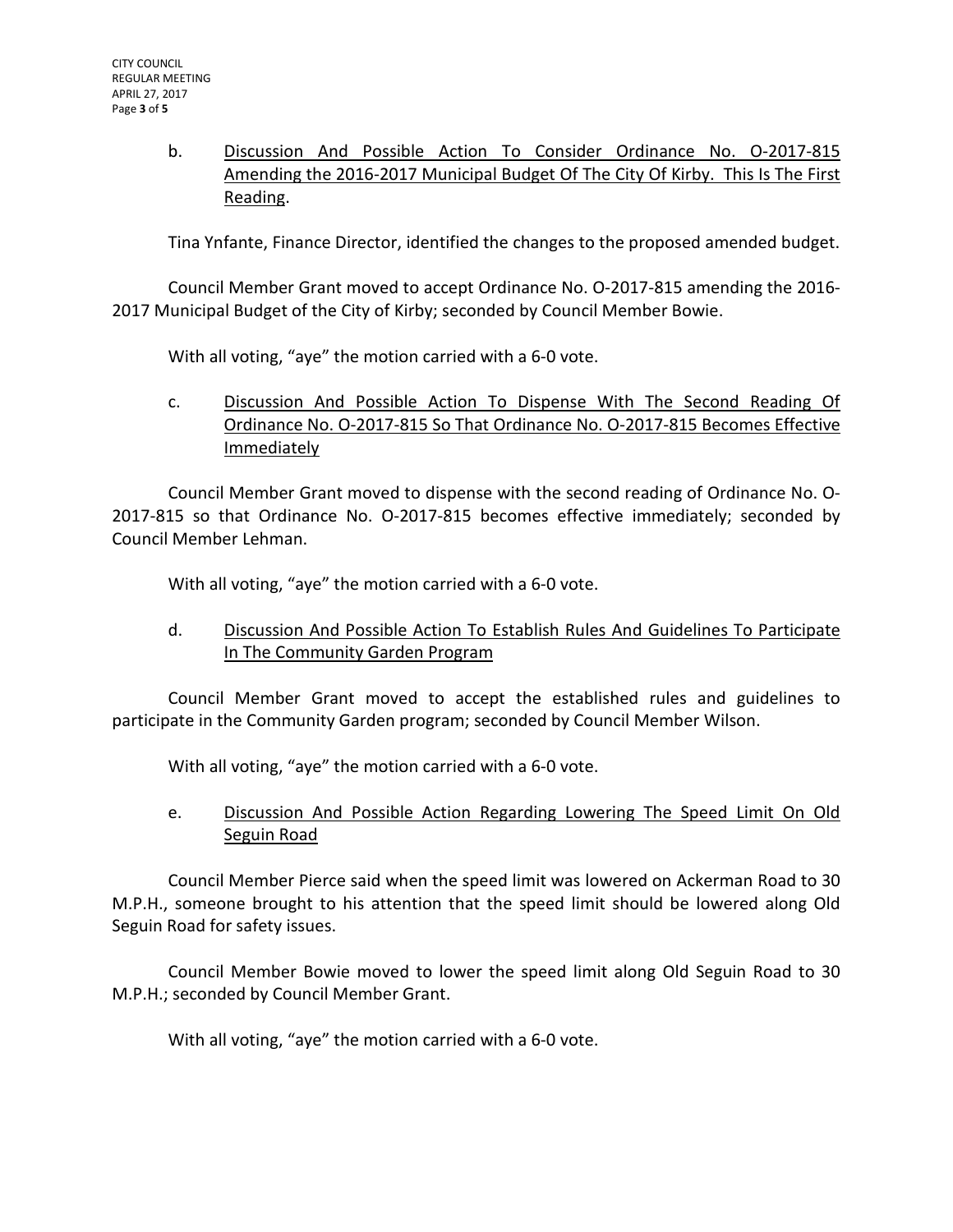f. Discussion And Possible Action To Consider Entering Into An Interlocal Agreement With San Antonio Water Systems To Facilitate Improvement Of The Kirby MPO Binz Engleman Road Reconstruction Sanitary Sewer Adjustments

City Manager Vernon explained that there are seven manholes needing to be adjusted along Binz Engleman Road as a part of the MPO grant. San Antonio Water Systems (SAWS) will cover the cost of this work, not to exceed \$43,954.87. The SAWS Board has approved the Interlocal Agreement and now our approval is needed.

Council Member Wilson moved to enter into an Interlocal Agreement with San Antonio Water Systems to facilitate improvement of the Kirby MPO Binz Engleman Road Reconstruction Sanitary Sewer Adjustments; seconded by Council Member Lehman.

With all voting, "aye" the motion carried with a 6-0 vote.

## **9. Executive Session**

a. Executive Session Pursuant To The Texas Government Code, Section 551.074, Personnel Matters, For Deliberation Of Review And Evaluation Of City Manager

Mayor Faulkner stated the Council would convene into Executive Session pursuant to the Texas Government Code, Section 551.074, personnel matters, for deliberation of review and evaluation of city manager at 7:28 P.M.

# **10. Reconvene To Open Session**

# a. Discussion And Possible Action On Review And Evaluation Of City Manager

The Council reconvened into open session at 9:33 P.M.

Council Member Pierce moved to accept the following revisions to the city manager's contract: 5% increase, compensatory time, and professional development; seconded by Council Member Lehman.

With all voting, "aye" the motion carried with a 6-0 vote.

# b. Discussion And Possible Action On Review And Evaluation Of City Attorney

Council Member Grant moved to postpone this item; seconded by Council Member Wilson.